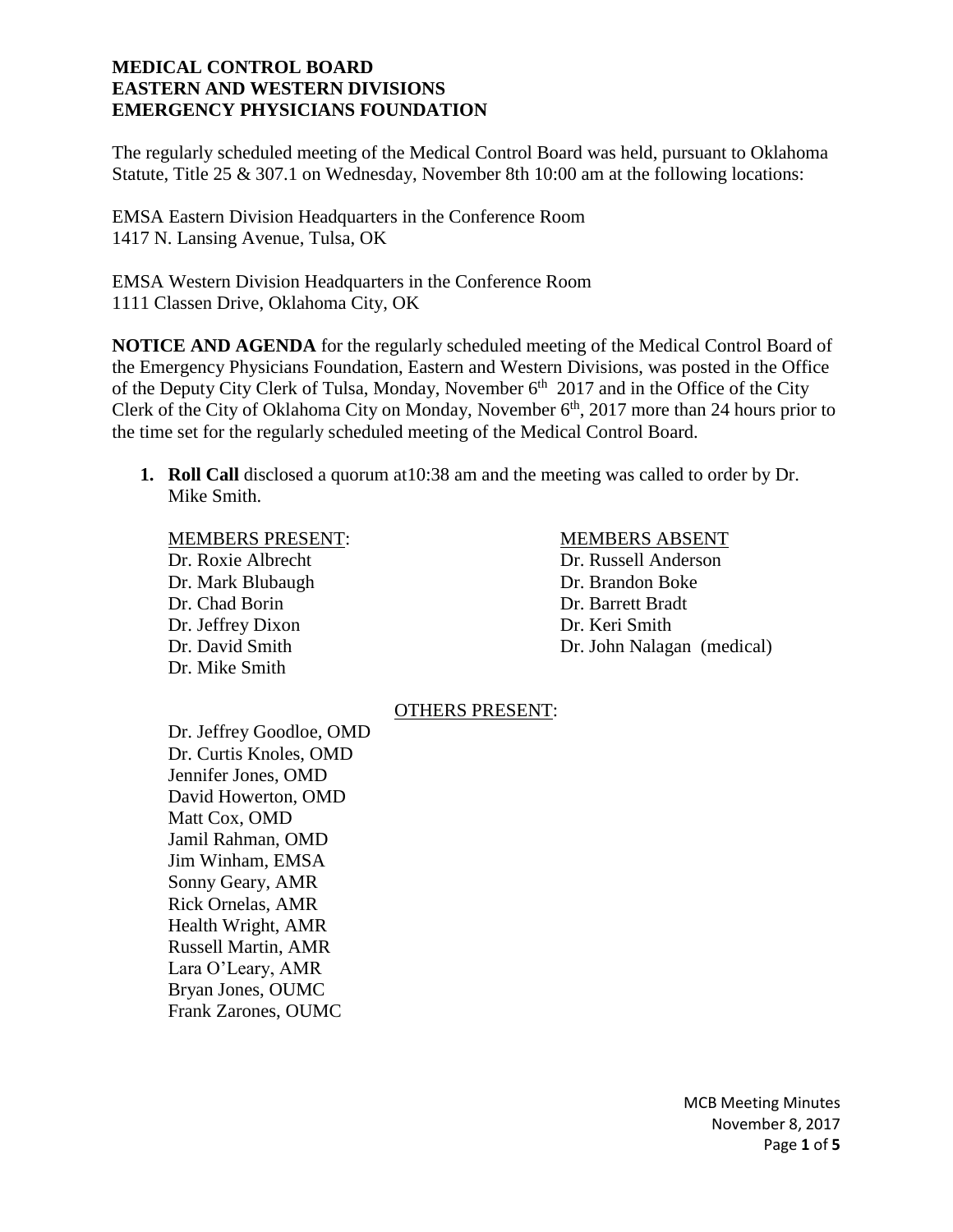#### **2. Review and Approval of September 2017 MCB Meeting Minutes**

| <b>MOTION: Dr. Borin</b> | SECOND: Dr. David Smith |
|--------------------------|-------------------------|
| Aye:                     | <b>ABSENT</b>           |
| Dr. Roxie Albrecht       | Dr. Russell Anderson    |
| Dr. Mark Blubaugh        | Dr. Brandon Boke        |
| Dr. Chad Borin           | Dr. Barrett Bradt       |
| Dr. Jeffrey Dixon        | Dr. Keri Smith          |
| Dr. David Smith          | Dr. John Nalagan        |
| Dr. Mike Smith           |                         |

#### **3. EMSA President Report**

Mr. Winham gave compliance, late call graph, exclusion summary, and destination hospital reports for August 2017 and September 2017.

Mr. Winham has been working with AMR for compliance and staffing issues. Dr. David Smith asked if the Edmond substation is in compliance. Mr Winham stated AMR was being compliant. He explained that the Edmond substation is only a deployment station and also runs calls in North Oklahoma City. Dr. Borin asked if the concerns in staffing were the same in Tulsa. Mr Winham explained to some degree there is a national shortage of paramedics in large, urban systems. Mr. Geary with AMR spoke about the recent pay increase for the paramedics with a \$4/hour increase for full time employees and a \$.50/hour increase for full time EMT's.

Mr. Winham shared that Warr Acres and Bethany Fire Departments will both be moving to Samaritan EMS for ambulance transport services beginning January 1, 2018 at 0800.

#### **4. Medical Director Report**

Dr. Goodloe shared that the divert reports are posted for MCB physician review and asked that each MCB physician closely review the data for their represented hospital.

Dr Goodloe shared how excited he was about the recent change in EMSA leadership in the last few weeks and that he is enjoying working with Mr. Winham in the interim. He hopes that the EMSA BOT will make Mr. Winham the permanent CEO. He thanked Mr. Winham for the job well done as the COO and indicated he has great faith that Mr. Winham will do an outstanding job as CEO.

Dr. Goodloe and the entire OMD team attended a two day strategic planning meeting in Tulsa in September. The medical oversight teams from Wichita-Sedgwick County and Johnson County in Kansas joined us in a regional EMS medical oversight strategic planning meeting for the second day. He stated it was a very successful meeting

> MCB Meeting Minutes November 8, 2017 Page **2** of **5**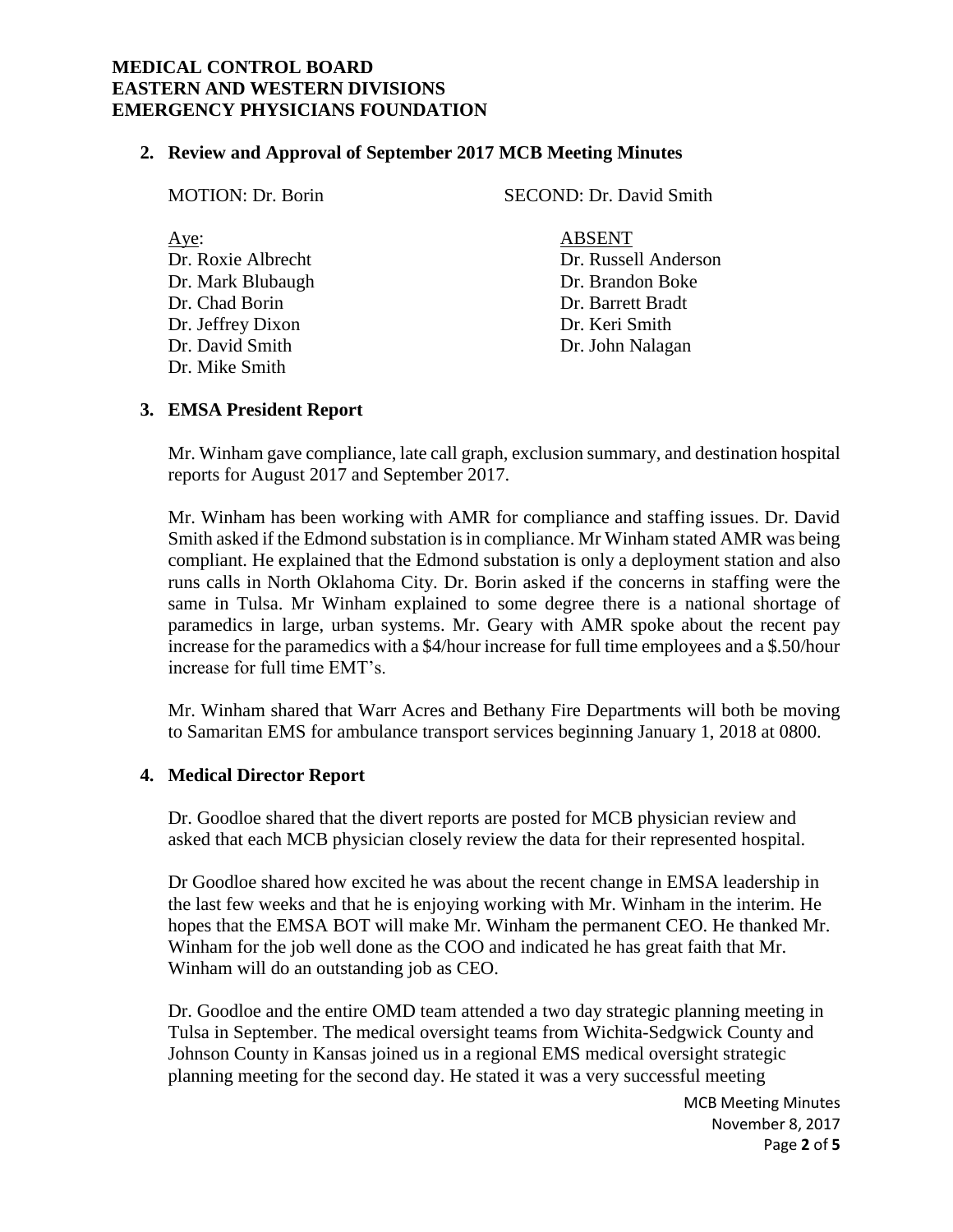discussing best practices, education and clinical treatment protocols between all three systems. There is already planning in process for a 2018 regional meeting to be held in Tulsa at the request of the Kansas teams and adding additional medical oversight teams.

Dr. Goodloe shared that he was very pleased that Dr. Knoles was recognized for work that he is doing with the Stop the Bleed Program in Oklahoma and was also pleased to see he spoke on this at the recent National Association of State EMS Officials in OKC.

Dr. Goodloe offered to help EMSA with their CPR training, reviewing facilities in Oklahoma City and Tulsa for effective AED placement, as well as donating \$1000 from the MCB/OMD budget for additional equipment such as AED's and hemorrhage control equipment, factoring OMD personnel work in these administrative buildings throughout the week.

Dr. Goodloe shared information about the multi-agency Airway Management Taskforce that is being formed. This group will begin by looking at all forms of airway management, including intubation, and make recommendations to improve upon present practices. This group will be looking at what we can do to improve procedural success, to achieve airway interventions quicker, to design supportive education, to review clinical equipment options, and to consider an airway database reporting program that includes all levels of clinical personnel.

Dr. Goodloe shared that Jamil Rahman just returned from film school in California and we are eager to utilize all that he learned to better in-house produced CE videos. He also shared that Duffy is in Dallas attending a mental health in public safety seminar and benchmarking with both Dallas and Ft. Worth EMS systems.

#### **Assistant Medical Director Report**

Dr. Knoles stated he is working with OKCFD on a program to remove AHA courses and replace with in-house equivalents. The costs associated with AHA courses continues to climb.

# **5. EMSA Patient Care Reports at Emergency Departments**

Dr. David Smith stated that he is still not receiving patient care reports at Integris Baptist Hospital. Mr. Winham explained EMSA is looking to implement Right Fax to send reports to the hospitals. EMSA is also considering different software to expedite PCRs being included within hospital EMR platforms.

Dr. David Smith explained that the reports are needed in a timely manner due to language barriers, altered mental status patients, and for other similar clinical reasons. Dr. Albrecht also explained that OU was having the same issues with crews not leaving PCR's at the facility. She said the PCR's are very important for her to take to the operating room or

> MCB Meeting Minutes November 8, 2017 Page **3** of **5**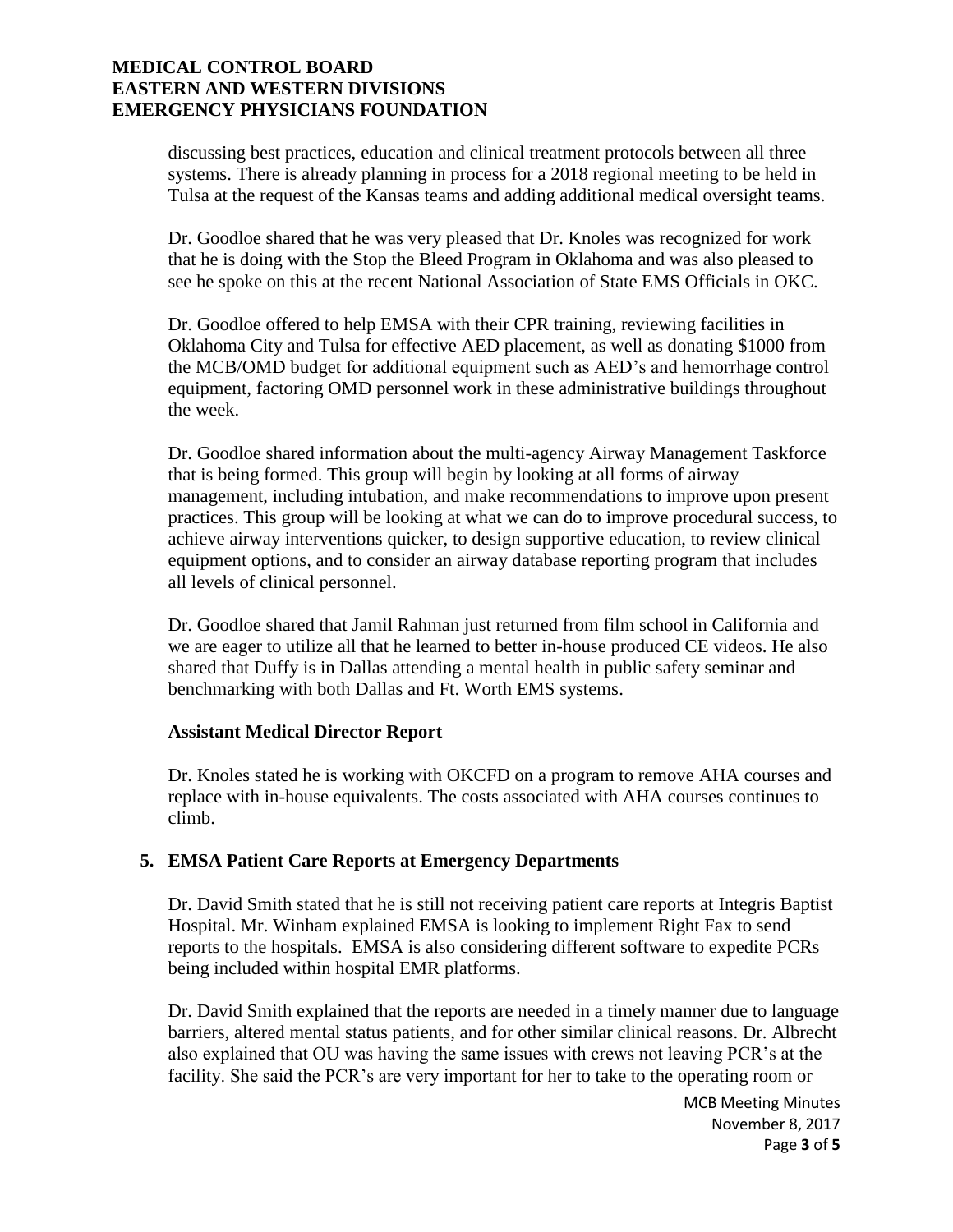send to the intensive care unit as these reports are to contain vital information only able to be described from being at the scene itself. Dr. Borin stated that this seems to be a system-wide problem, looking at the emails from Mr. Geary to Dr. Goodloe and the MCB officers. Dr. Borin stated that he is concerned about the medics not being appropriately responsible, as he has personally seen medics drop off patients and then either go out to their unit or sit in the breakroom without completing a PCR.

Dr. Goodloe stated that there is a behavior issue surrounding timely documentation in Oklahoma City that does not seem to be the same extent in Tulsa. Dr Goodloe questioned local AMR leadership about the employees that have received the training about completing the PCR's within the allowed policy. Mr. Geary stated that there were 86 full time paramedics and 22 part time paramedics that had presently been re-trained. Given those numbers, Dr. Goodloe questioned why only 30% have taken the training since October  $1<sup>st</sup>$ , 2017. EMTs are also responsible to complete documentation training.

Dr. David Smith stated that the Medical Control Board writes protocols and policies for patient safety and believes that the protocols are not being followed. He feels like he is not being heard and AMR is not complying with the MCB/OMD policies. Dr. Goodloe reviewed that leaving a PCR by the Medical Control Board policy that stipulates a PCR is to be left at the receiving ED with patient delivery before the ambulance answers another call unless emergency calls are holding. Even in this circumstance, the PCR is to be completed within 2 hours of the patient arrival to the ED. Further, all PCRs must be completed prior to a paramedic going off duty/leaving their shift.

The MCB and OMD will continue to monitor this issue with expectation that AMR leadership address the issue effectively with their employees and that EMSA continue to provide appropriate resources for the policy requirements to be met.

#### **6. Review and Approval of August 2017 and September 2017 MCB Financial Statements**

MOTION: Dr. Borin SECOND: Dr. David Smith

Aye: ABSENT Dr. Mark Blubaugh Dr. Brandon Boke Dr. Chad Borin Dr. Barrett Bradt Dr. Jeffrey Dixon Dr. Keri Smith Dr. David Smith Dr. John Nalagan Dr. Mike Smith

# **7. Next Meeting – January 3, 2018**

Dr. Roxie Albrecht Dr. Russell Anderson

MCB Meeting Minutes November 8, 2017 Page **4** of **5**